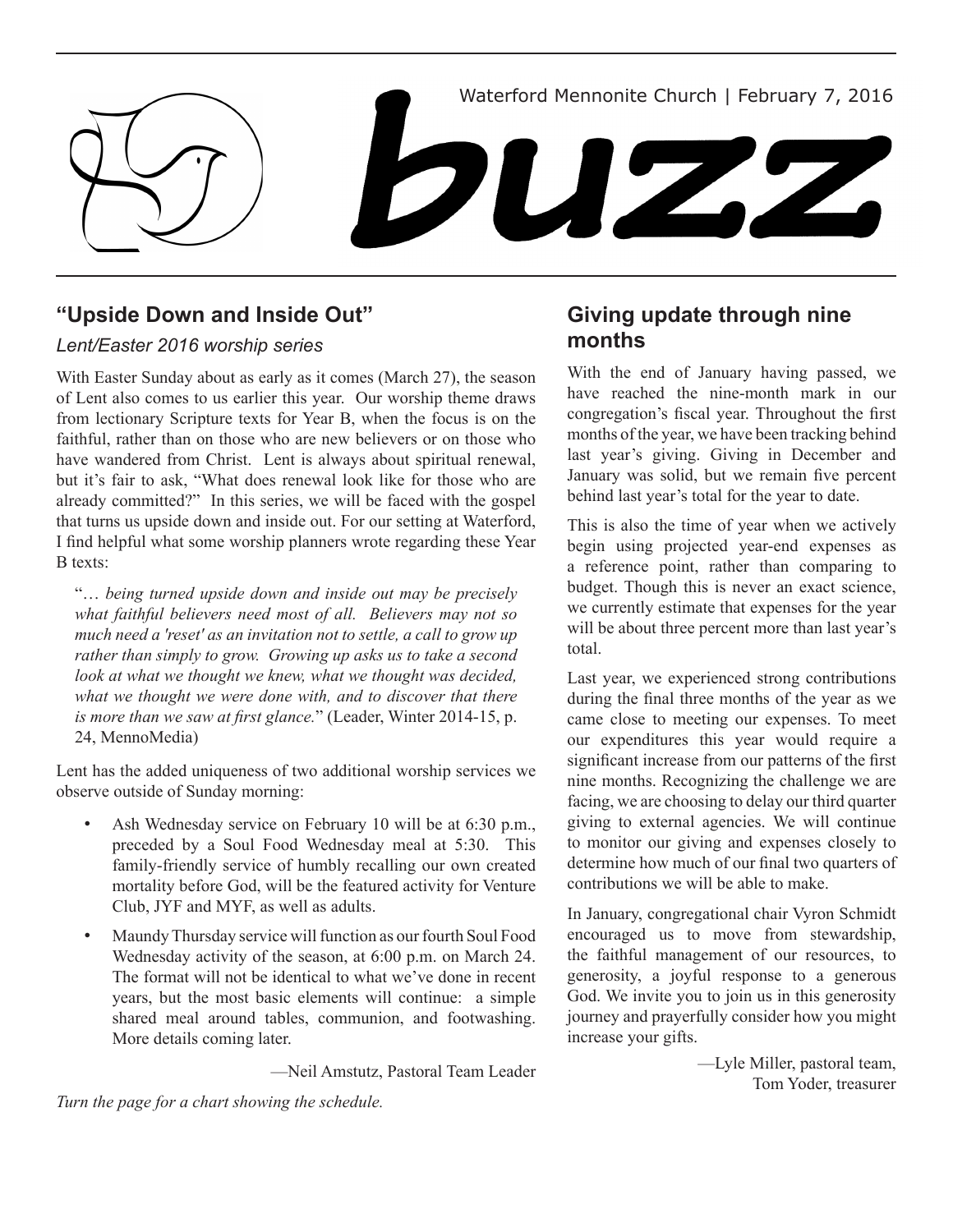### *Lent/Easter 2016 worship series*

| <b>Date</b>    | <b>Theme</b>                              | Preacher     | <b>Key Scriptures</b>                         | <b>Special elements</b>                                                                                        |
|----------------|-------------------------------------------|--------------|-----------------------------------------------|----------------------------------------------------------------------------------------------------------------|
| <b>Feb. 10</b> | Ash Wednesday                             | (none)       | Isaiah 58:1-12;<br>Matthew 6:1-6, 16-21       | Imposition of ashes                                                                                            |
| <b>Feb. 14</b> | Lent 1: "One more<br>time"                | Neil Amstutz | Genesis 9:8-17                                | <b>Bethany Christian</b><br>High School concert<br>choir singing                                               |
| <b>Feb. 21</b> | Lent 2: "Beyond<br>imagination"           | Cindy Voth   | Mark 8:31-38                                  |                                                                                                                |
| <b>Feb. 28</b> | Lent 3: "God's fool-<br>ishness"          | Neil Amstutz | 1 Corinthians 1:18-25                         |                                                                                                                |
| Mar. 6         | Lent 4: "God amidst<br>the shadows"       | Neil Amstutz | John 3:14-21                                  | Service of anointing;<br>WMC choir sings                                                                       |
| <b>Mar. 13</b> | Lent 5: "Letting the<br>seed coats decay" | Lyle Miller  | Jeremiah 31:31-34                             |                                                                                                                |
| <b>Mar. 20</b> | Palm Sunday: "A<br>second look"           | Neil Amstutz | Psalm 118:1-2, 19-29;<br>Mark $14:14 - 15:47$ | Lyle Miller farewell in<br>nurture hour                                                                        |
| <b>Mar. 24</b> | Maundy Thursday                           | (none)       | John 13:1-17                                  | Shared meal, commu-<br>nion, footwashing                                                                       |
| <b>Mar. 27</b> | Easter: "We have<br>waited for this"      | Neil Amstutz | Isaiah 25:6-9; John<br>$20:1 - 18$            | 7:40 Songs in the gar-<br>den, WMC choir sings<br>in worship services,<br>Easter brunch during<br>nurture hour |



*SALTer Jesse Amstutz distributing MCC school kits to 6th grade public school students in Tocoa, Honduras, as part of his service at Proyecto Paz y Justicia.*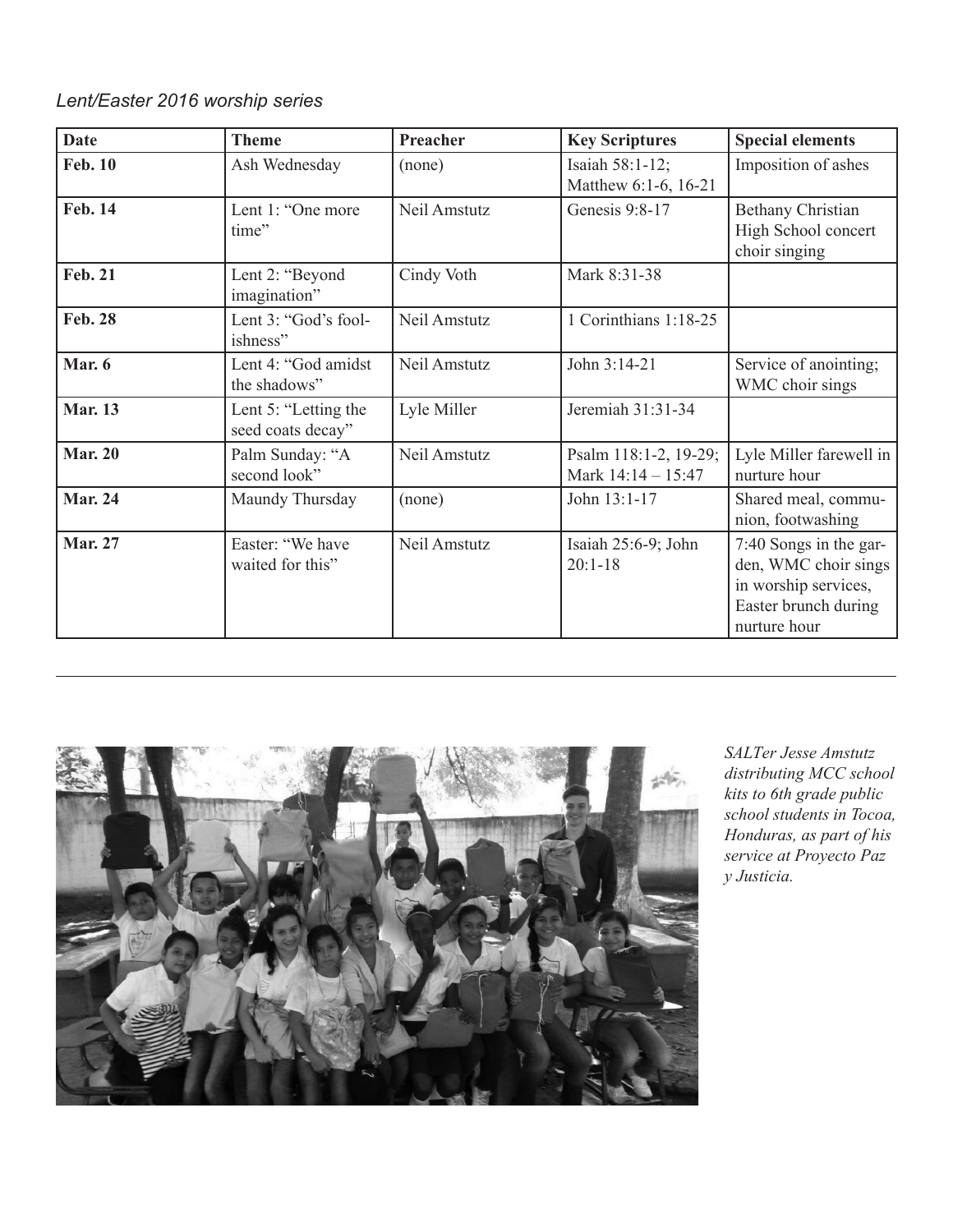# **MYF auction set for February 21**

Mark your calendars to join the MYF on February 21 for its annual supper and auction, which serve as a major fundraiser for faith formation activities. The evening will begin with supper by donation at 5:30 p.m., followed by the auction around 6:30.

This year's auction will particularly support our Service and Learning Trip (SaLTrip) to Tucson, Ariz., in July. While there, we will have the opportunity to immerse ourselves in many of the issues surrounding immigration and to consider our faithful response as Christians.

Previous auctions have included a broad range of items, including meals in homes, food brought to the auction, services offered by the MYF and others, and much more. We invite you to join us for a fun evening.

> —Lyle Miller, pastor of family life and financial stewardship



*Each year, the MYF Auction supports faith formation activities such as Service and Learning Trips. Pictured is the 2014 group at DOOR in Chicago*

# **Apply for reimbursement for will preparation**

More than 80 people took part in a will planning seminar led by Vyron Schmidt and Galen Kauffmann during the nurture hour on January 31.

The seminar was sponsored by the Facilities  $\&$  Finance Ministry Team with support from the pastoral team. As an act of pastoral care, we as pastors have a desire for everyone in our congregation to have a current will in place. It is also an act of stewardship, helping families to manage the assets that they have accumulated and have been entrusted with.

In the seminar, attorney Galen Kauffmann presented information about the legal issues regarding will preparation. A will serves as a tool to express one's preferences regarding the distribution of assets and the care of children.

Vyron Schmidt, a representative of Everence, encouraged people to consider including charities such as Waterford in their will. While many people are accustomed to being generous with regular income, they often do not include charitable organizations in their planning when considering their accumulated assets. Vyron reported that only five percent of Americans have included charities in their will, with only some of them including the local congregation.

Thanks to a grant from Waterford's Endowment Fund, persons who took part in the seminar may receive \$50 towards the cost of establishing or updating a will. To receive reimbursement, provide a copy of your invoice to bookkeeper Elvina Schmidt. This grant program will be available through July 1.

Thanks to the quick-thinking Shawn Stutzman, the seminar was recorded. If you were not able to attend the seminar, but would like to have the information or be eligible for the congregational grant, contact me and I will make a copy of the DVD for you.

In addition, those who own an Everence product or use an Everence service are eligible to receive a \$50 grant from Everence. To apply, visit http://www.everence.com/ benefits/. If you have questions on either grant, contact Lyle Miller (lyle@waterfordchurch.org).

In addition to preparing a will, there are many end-oflife decisions a person should consider. Many of these are discussed in our Remembering LIFE folder, available in the church office. Included in this folder are a number of forms that would be beneficial to complete. These include a funeral planning document that allows individuals to express preferences regarding funeral planning and other issues. This form also collects biographical information that funeral homes find helpful in preparing obituary notices. The folder also includes information about congregation resources such as the Remembering LIFE Garden, columbarium, and reusable casket.

> —Lyle Miller, Pastor of Family Life & Financial Stewardship